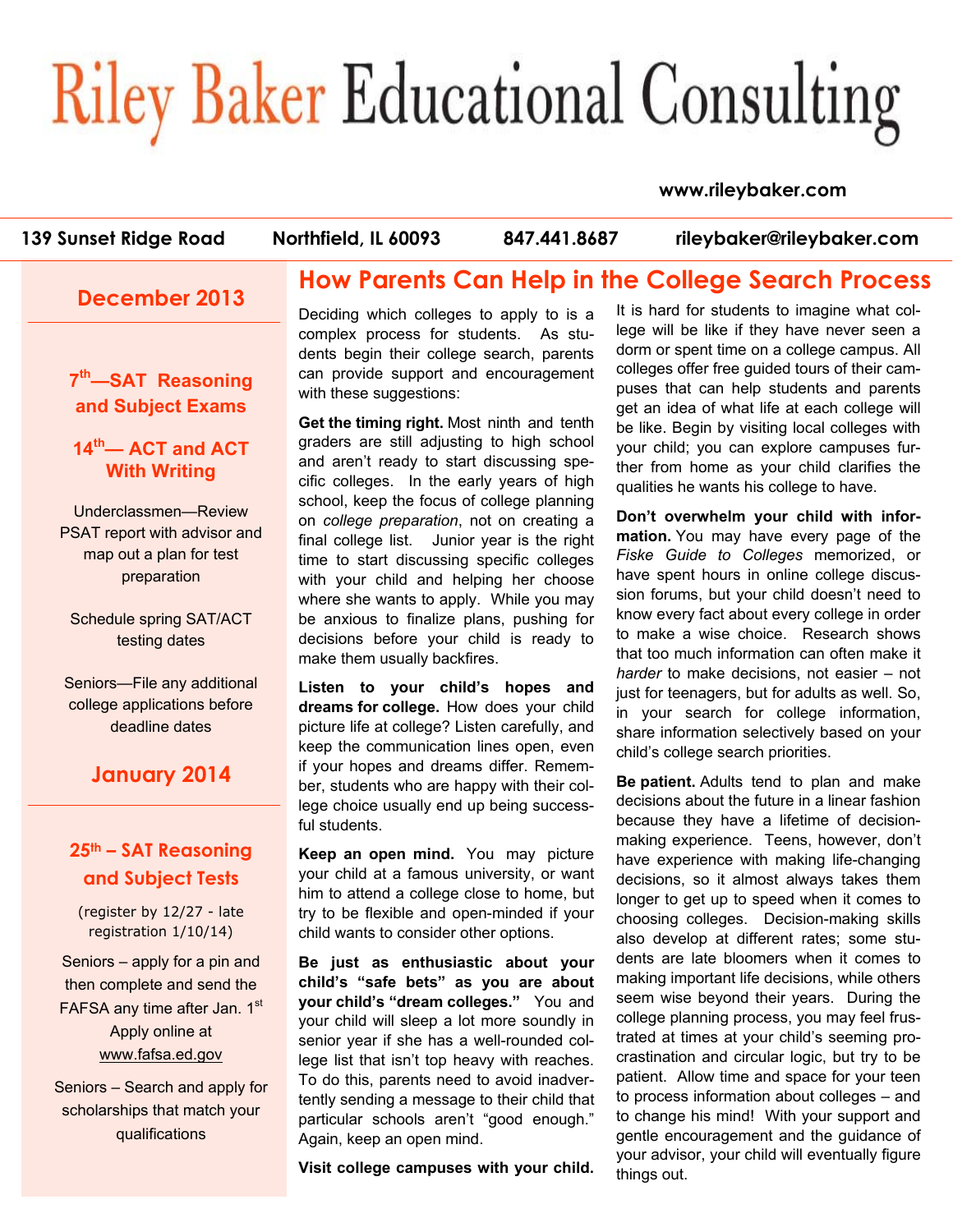### **Fastest Growing Jobs for Art & Design Majors**

**Animator**— typically works as part of a team to develop and produce a film, visual effect or video game.

**Art Director**—dictates the visual style of newspapers, magazines, movie and television productions and other media.

**Fashion Designer**—designs and creates original clothing and accessories.

**Film Director**—creates motion pictures, television shows and video productions from script to finished product.



**Graphic Designer**—uses computer software to create visual concepts, such as images, logos or brochures that deliver a message chosen by their clients.

**Interior Designer**—designs and oversees the construction of interior spaces that are functional, safe and attractive.

**Landscape Architect**—plans and designs land areas for parks, highways, college campuses, airports, and other private, commercial or government properties.

**Photographer**—uses technical skills and knowledge to capture images of an event or tell a story visually.

# **Majors: Art & Design**

Do you have a passion for painting, drawing or designing but feel unsure about how you can turn your love of art into a career? Bachelor's programs in fine or visual arts or in design can help you achieve your goal of a fulfilling career. Students interested in the visual arts may choose to pursue their passion either at a specialized art institute or as an art major at a more comprehensive college. Art schools generally award a Bachelor of Fine Arts (B.F.A.) degree, while liberal arts college grads earn a Bachelor of Arts (B.A.). The art institute is most appropriate for those individuals who truly wish to immerse themselves in art. Most art schools are located in big cities where their students can have easy access to the artistic community. B.F.A. programs train their constituents for art-based careers; students may prepare for a future in fashion, auto or interior design, videogame development, animation or the graphic arts. It's important to consider, however, that studio art classes require hours of hard work and students at art institutes have little time or opportunity to get the breadth of education that is possible at a liberal arts college.

At the art institute, you'll generally start with foundation courses such as basic design and history of art, and will have an opportunity to focus on your area of concentration during the later part of your studies. The emphasis of each art institute differs, even within the same medium such as painting or sculpture. You'll want to check each program's philosophy before committing to attend. Art institutes do not offer the variety of extracurricular clubs, sports and activities that many college students seek and expect. Dorms also tend to be pretty basic so try to come for an extended visit before making a final decision.

If you're interested in focusing on art but still want to have opportunities to explore other interests, consider pursuing an art major at a liberal arts college. Often, it is

your other interests that serve as inspiration for your art work. The exposure to a variety of issues and ideas will help you to grow and mature. Career preparation is not the primary focus of B.A. programs. Over half of your education is in areas other than art, with substantial study in the humanities, social sciences and physical sciences. Typical programs for studio art majors include foundation courses in the arts including work in sculpture, painting, drawing, and photography, as well as classes in the history of art and modern art. Since upper level students concentrate in a specific medium, you'll want to check the college catalogue to see the breadth of classes offered in your preferred field. Although students in Bachelor of Arts programs do not get the intensity of experience that B.F.A. graduates have, they do benefit from the more rounded college-life experience available at a comprehensive institution. You might even find yourself developing a passion for another field outside of art.

#### **Careers for Art & Design Majors**

All art majors should seek out internships in galleries or museums, apprenticeships with working artists or employment in architectural or design firms in order to gain real-world experience. Both the B.F.A. and B.A. programs prepare students for graduate programs in the arts. A master's degree is generally required for those hoping for employment in museums and galleries or for teaching at the high school level. Museum curators and directors, and college professors may have Ph.D.s. Art majors may go on to work in a variety of art-related fields. The major provides the initial preparation required for careers in commercial art or other areas such as art therapy, art editor, critic, museum curator, art educator, art restorer, architect or designer. You can learn more about careers in the visual arts by using the Occupational Outlook Handbook www.bls.gov.

Prepared especially for our clients and their families. The information included in this newsletter is general and does not constitute educational, financial, accounting, legal, or other professional advice. Although it is intended to be accurate, neither the publisher nor any other party assumes liability for loss or damage due to reliance on the material contained herein. Copyright © 2013 by The College Advisor, Inc. All rights reserved.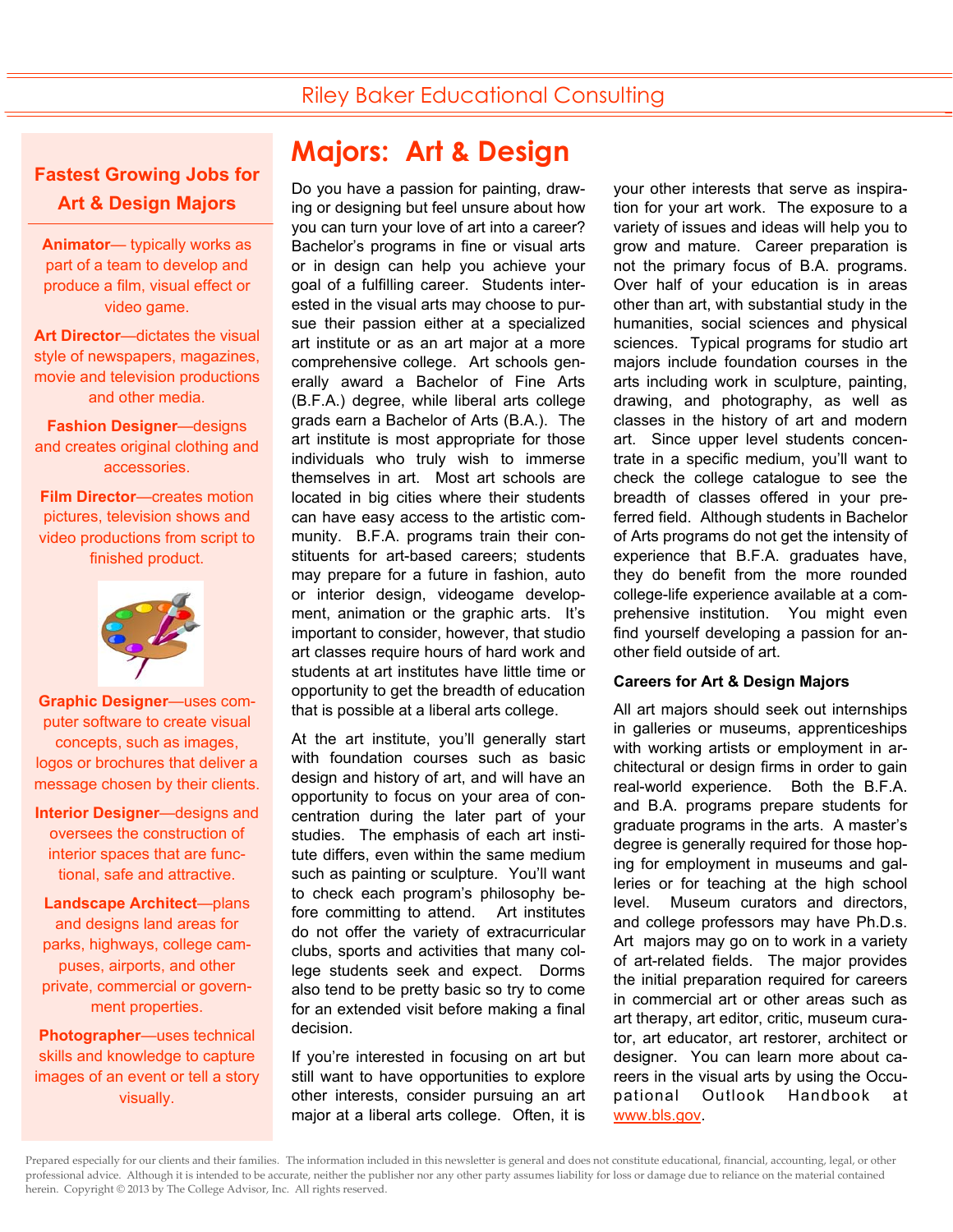## **Financial Matters: FAFSA Time**



The FAFSA (Free Application for Federal Student Aid) is the primary form used by colleges to determine eligibility for need-based aid. The FAFSA should be filed as soon as possible after January 1st of the student's senior year, and then yearly while attending college. The FAFSA collects basic information about both the student and his/her parents' income and assets, and uses this information to determine

## **Giving Back**

In this time of increasing competition, a stellar transcript and strong test scores are necessary, but not sufficient for admission to selective colleges. Admissions officers are looking beyond academic qualifications to a student's interests, values and character. One way to explore your interests as well as demonstrate concern for others is by doing community service.

Ideally, your service expresses a genuine passion. A student who loves art might do art projects with sick kids in a hospital, or start an art therapy program for nursing home residents.

If you're involved in student government, or in a youth group at your church or temple, take advantage of the opportunity to initiate and complete a project that will demonstrate your leadership. It could be getting your class involved in a project to paint houses for low-income families, or recruiting students to serve as mentors to underprivileged school children.

You don't have to be class president to

an *expected family contribution* (EFC). The EFC is the amount that the student and family is expected to contribute towards that individual's college expenses during the next academic year. The difference between the EFC and the *total cost of attendance* at your college of choice is known as *demonstrated need*. Colleges use this information to prepare a customized financial aid package for each admitted student who qualifies for financial aid.

This package may include both grants and loans, as well as self-help such as work-study opportunities. Relatively few colleges guarantee to meet 100% of established need, so financial aid may not cover all of your expenses at a particular college.

Complete the FAFSA online at

take the initiative. One computer whiz solicited used computers from corporations and refurbished them before donating them to foster kids. Another student collected children's books, built bookcases and installed them at a shelter for battered women and their children. Then, the next spring he organized a "read to children" program at the shelter. One student on vacation in Mexico saw children without shoes walking the streets of a small town and started a charity to deliver donated clothing and other goods to them.

These are some of the creative ways students have made a contribution to the community, developed their own skills, increased their self-esteem and ended up with impressive examples of leadership. It starts with identifying a need and knowing your skills, so you can find a way to meet that need.

Think about what you believe in, what you'd like to see changed in the world, and find a way to make an impact. What are you good at? Use your skills to make a difference. If you're a great fafsa.ed.gov as soon as possible after January 1st. You'll need your 2013 tax return and other financial records as noted on the site. It is possible to complete the FAFSA even if you do not have your taxes done yet—use an estimate, since filing as early as possible is better than waiting for a completed return. You'll also want to apply for a PIN for both student and parent so you can sign your form electronically. Do this now at pin.ed.gov.

Not a senior? Families of underclassmen can get an early estimation of their eligibility for need-based aid by completing the FAFSA4caster found at FAFSA4caster.ed.gov. Information about other sources of financial aid for college can be accessed at the Federal Student Aid site at studentaid.ed.gov.

cook, volunteer at a soup kitchen. A strong writer could help senior citizens get their life stories on paper.

It's great to start a project but not everyone has to be a leader. Reading to children in a hospital every week for three years demonstrates commitment and compassion. One student who's an avid equestrian volunteers at a therapeutic riding program where she helps people with developmental and physical handicaps enjoy riding horses.

There's not one "best" community service activity. The key is finding something you love doing. When you're involved in an activity that makes you feel alive, you'll be able to communicate that excitement in your college applications.

Pursuing your genuine interests makes it easier to stay involved in those activities year after year. That kind of longterm commitment not only impresses admissions officers, but also helps you to develop a sense of competence and self-esteem. That's a good thing, wherever you go to college.